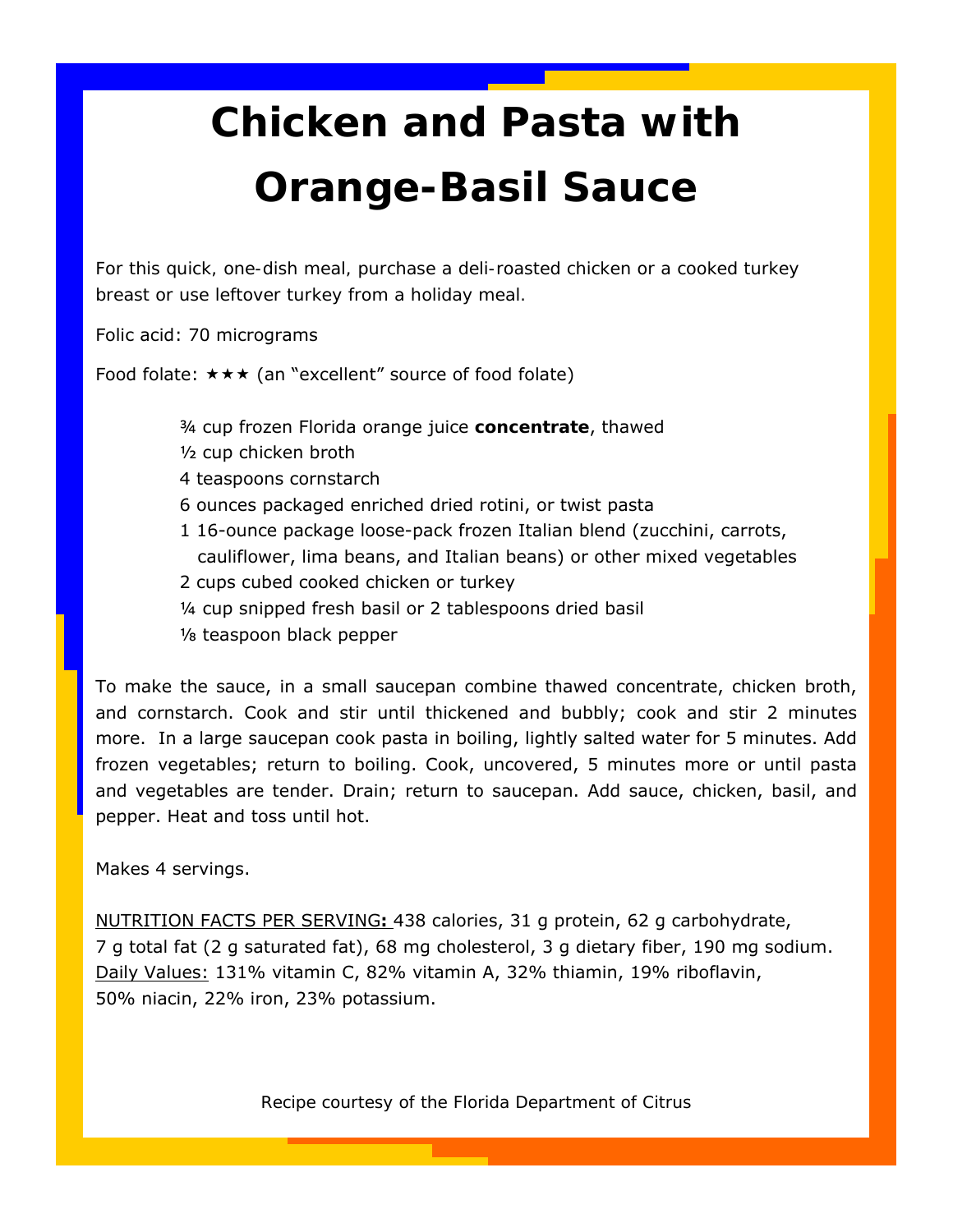## **Chicken and Rice Bake**

*Updating this favorite dish by replacing the canned soup with Florida orange juice concentrate gives it a fresh flavor and cuts the fat from 11 to 3 grams.*

Folic acid: 75 micrograms

Food folate:  $\star \star$  (a "good" source of food folate)

3 whole medium chicken breasts (about 2¼ pounds total), skinned and halved lengthwise ¾ cup frozen Florida orange juice **concentrate**, thawed ½ cup thinly sliced celery ½ cup chopped onion 2 teaspoons instant chicken bouillon granules ½ teaspoon dried thyme, crushed 1⅓ cups enriched long grain rice, uncooked Garlic salt Paprika Snipped fresh or dried parsley

Rinse chicken; pat dry with paper towels. In a medium saucepan, combine thawed concentrate, celery, onion, bouillon granules, thyme, 2 cups water, and dash pepper. Bring to boiling. Transfer to a 3-quart rectangular baking dish. Stir in uncooked rice. Add chicken pieces. Sprinkle lightly with garlic salt, paprika, and additional pepper.

Cover and bake in a 350 degree oven for about 1 hour or until chicken is tender and no longer pink and rice is tender. Sprinkle with snipped parsley before serving.

Makes 6 servings.

NUTRITION FACTS PER SERVING**:** 309 calories, 21 g protein, 49 g carbohydrate, 3 g total fat (1 g saturated fat), 45 mg cholesterol, 1 g dietary fiber, 370 mg sodium. Daily Values: 63% vitamin C, 25% thiamin, 43% niacin, 18% iron, 14% potassium.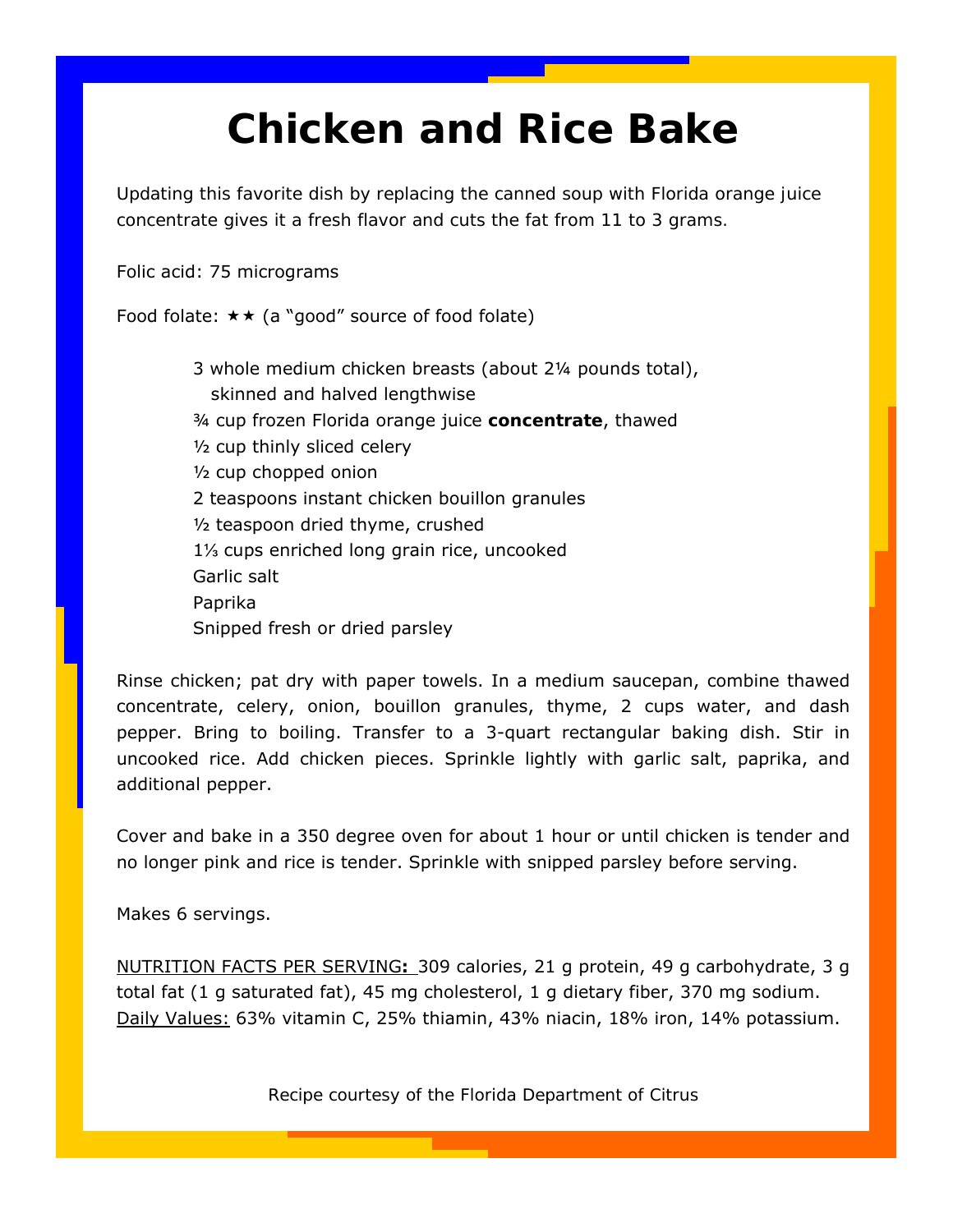## **Company Mashed Potatoes**

Food folate:  $\star \star$  (a "good" source of food folate)

2 pounds sweet potatoes, peeled and cut up 1½ pounds white potatoes, peeled and cut up ½ cup chopped onion 2 tablespoons margarine or butter ¾ cup frozen Florida orange juice **concentrate**, thawed ⅓ cup fat-free dairy sour cream ½ teaspoon garlic salt

Place all potatoes in a Dutch oven; add enough water to cover. Bring to boiling; reduce heat. Cover and simmer about 25 minutes or until tender.

Meanwhile, in a skillet cook onion in margarine until tender but not brown. Drain potatoes. Mash or beat with an electric mixer on low speed. Add onion mixture, thawed concentrate, sour cream, garlic salt, and ¼ teaspoon pepper. Beat until fluffy.

Makes 8 servings.

NUTRITION FACTS PER SERVING**:** 246 calories, 4 g protein, 51 g carbohydrate, 3 g total fat (1 g saturated fat), 0 mg cholesterol, 5 g dietary fiber, 183 mg sodium. Daily Values: 77% vitamin C, 198% vitamin A, 15% thiamin, 22% potassium.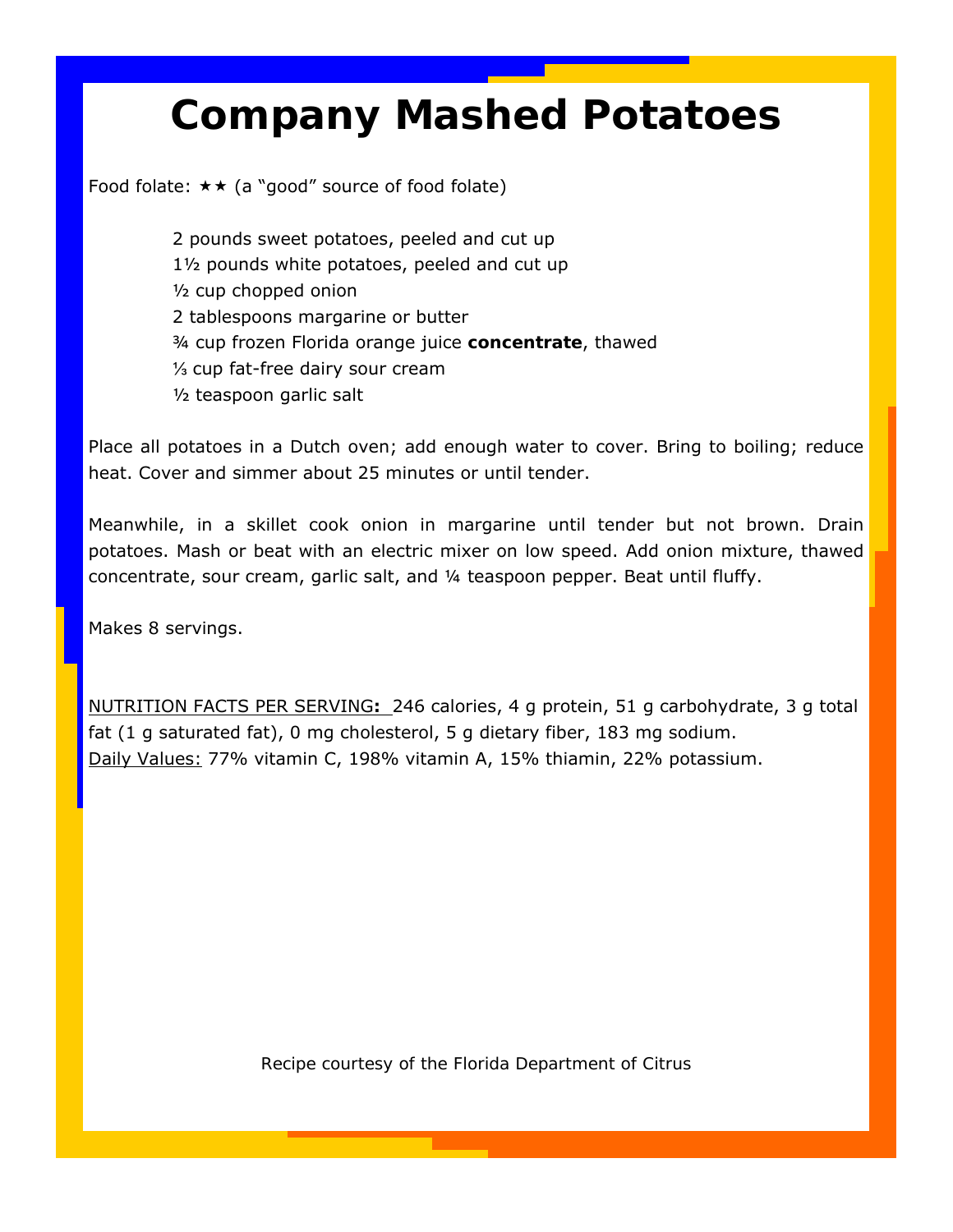## **Citrus Spinach Salad**

*Loaded with vitamin C, vitamin A, and iron, as well as folate, this change-of-pace salad is great with chicken or fish.*

Food folate:  $\star \star \star$  (an "excellent" source of food folate)

8 cups torn fresh spinach 1½ cups sliced fresh mushrooms ¼ cup sliced green onions 2 slices turkey bacon, chopped 2 teaspoons cornstarch ½ teaspoon finely shredded orange peel 1 cup Florida orange juice, ready-to-drink ⅛ teaspoon garlic salt ⅛ teaspoon ground black pepper 3 Florida oranges, peeled, halved, and sliced  $\frac{1}{2}$  of a medium sweet orange or red pepper, cut into thin bite-size strips

In a large salad bowl combine spinach, mushrooms, and onions; set aside.

In a 12-inch skillet or a Dutch oven, cook bacon over medium heat until crisp. Remove bacon; drain on paper towels. Set aside.

Wipe out skillet with a paper towel. In a bowl combine cornstarch, orange peel, orange juice, garlic salt, and black pepper; add to skillet. Cook and stir until thickened and bubbly; cook and stir 2 minutes more. Remove from heat. Add spinach mixture. Toss until coated. If desired, return salad to heat and toss 30 to 60 seconds more or until slightly wilted. Return mixture to salad bowl; toss in bacon, oranges, and pepper strips.

Makes 4 side-dish servings.

NUTRITION FACTS PER SERVING**:** 105 calories, 6 g protein, 19 g carbohydrate, 2 g total fat (1 g saturated fat), 5 mg cholesterol, 5 g dietary fiber, 259 mg sodium. Daily Values: 162% vitamin C, 89% vitamin A, 13% thiamin, 21% riboflavin, 12% niacin, 11% calcium, 26% iron, 27% potassium.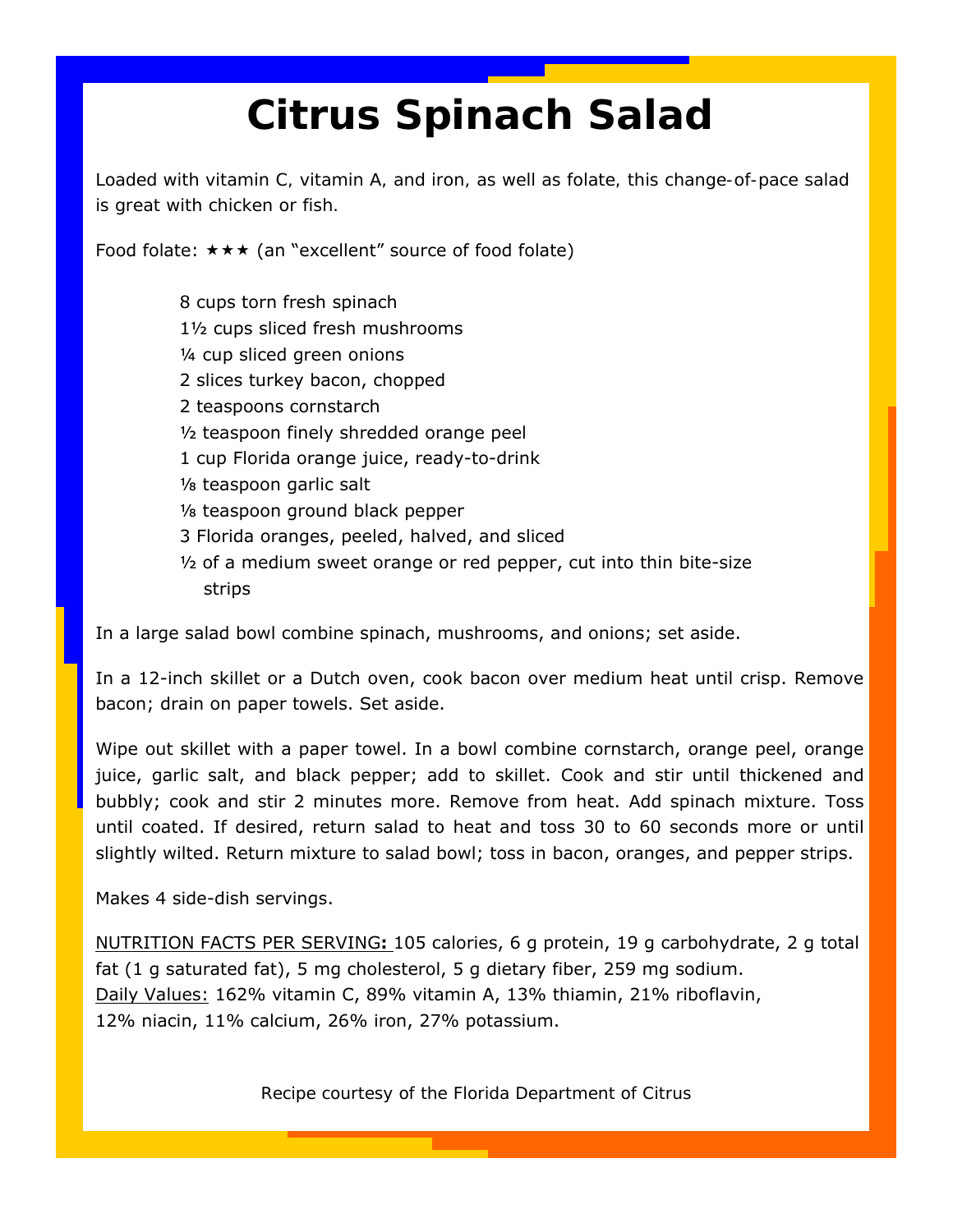## **30-Minute Chicken Dinner**

*A colorful blend of vegetables and frozen Florida orange juice concentrate helps this dish go together in a flash.*

Folic acid: 105 micrograms

Food folate:  $\star \star$  (a "good" source of food folate)

Nonstick spray coating ½ cup chopped onion 3 cups water 1¼ cups enriched long grain rice, uncooked ¾ cup frozen Florida orange juice **concentrate**, thawed 3 tablespoons reduced-sodium soy sauce ¼ teaspoon ground ginger ⅛ to ¼ teaspoon black pepper 3 cups loose-pack frozen stir-fry vegetables (sugar snap peas, carrots, onions, and mushrooms) 1 cup chopped cooked chicken

Spray an unheated large saucepan with nonstick coating. Add onion; cook and stir over medium heat until onion is tender, but not brown. Carefully stir in water, uncooked rice, thawed concentrate, soy sauce, ginger, and pepper. Bring to boil; reduce heat. Cover and simmer for 15 minutes.

Sprinkle frozen vegetables on top of mixture; do not stir in. Cover and simmer about 5 minutes more or until rice and vegetables are tender and liquid is absorbed. Stir in chicken; heat through.

Makes 4 servings.

NUTRITION FACTS PER SERVING**:** 421 calories, 19 g protein, 75 g carbohydrate, 4 g total fat (1 g saturated fat), 34 mg cholesterol, 2 g dietary fiber, 459 mg sodium. Daily Values: 93% vitamin C, 32% vitamin A, 35% thiamin, 33% niacin, 23% iron, 16% potassium.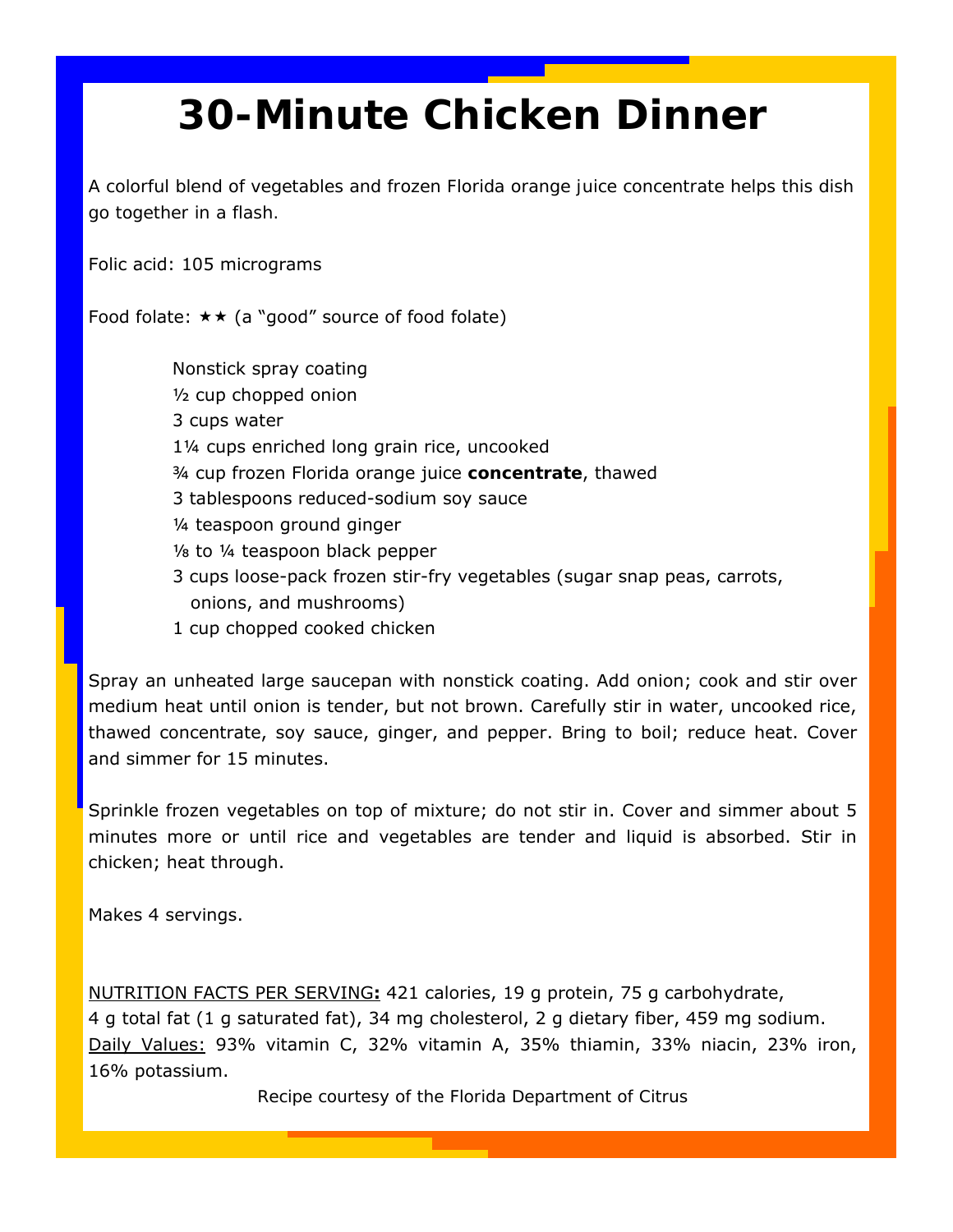## **Florida Refresher**

*Sip this fruity drink at breakfast, as a refreshing snack, or for a low fat dessert.*

Food folate:  $\star \star \star$  (an "excellent" source of food folate)

2 cups low-fat buttermilk 1 cup cut-up strawberries ¾ cup frozen Florida orange juice **concentrate** (do not thaw) 6 ice cubes 2 tablespoons honey 1 teaspoon vanilla

Place all ingredients in a blender. Cover and blend until frothy. If desired, garnish with additional strawberries.

Makes 3 (12-ounce) servings.

NUTRITION FACTS PER SERVING: 194 calories, 7 g protein, 39 g carbohydrate, 2 g total fat (1 g saturated fat), 6 mg cholesterol, 1 g dietary fiber, 174 mg sodium. Daily Values: 180% vitamin C, 14% thiamin, 17% riboflavin, 17% calcium, 20% potassium.